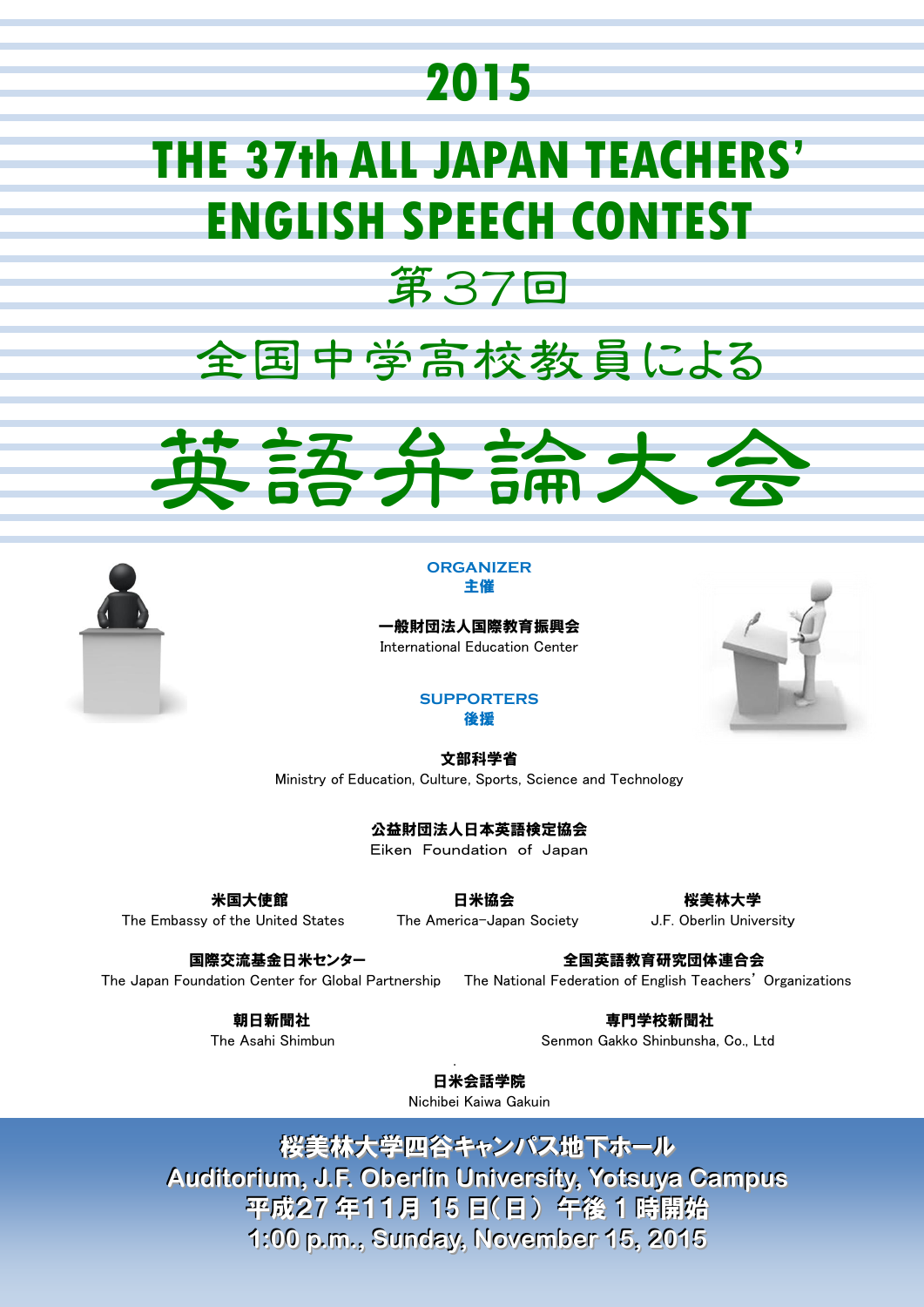## **PROGRAM**

**Opening Address: 13:00 – 13:10**

開会の辞

**Dr. Takashi Oi Chairman, Board of Trustees, International Education Center** 大井 孝 一般財団法人国際教育振興会 理事長

### **Speakers & Subjects**

出場者および演題 (スピーチの題名、記載方法はご本人の意思を尊重させていただいております)

### **Part 1: 13:10 – 14:00**

- **1. Ms. Saho Watanabe (Nippon Institute of Technology, Komaba Junior and Senior High School)** 渡辺 紗穂 (日本工業大学駒場高等学校・中学校, 東京都) "**The future of teaching - Did you forget what I asked for again? -"** 「これからの教育ー『先生、また忘れちゃったの?』ー」
- **2. Ms. Ritsuko Sakata (Kyoto Municipal Murasakino Senior High School)** 坂田 律子 (京都市立紫野高等学校) **"2015 The Future"** 「2015 年という未来」
- **3. Ms. Masami Migaki (Okayama University of Science High School)** 三垣 雅美 (岡山理科大学附属高等学校) **"My Inspirational Journey: What is the Best Presentation?"** 「新しい発見の旅: すばらしいプレゼンテーションとは?」
- **4. Mr. Akira Shiraishi (Tokyo Metropolitan Kohoku Senior High School)** 白石 晃 (東京都立江北高等学校) **"Which road would you choose? I would…"** 「あなたはどちらの道を行く。 私は、、、。」
- **5. Ms. Keiko Fujita (Ohda Senior High School)** 藤田 敬子 (島根県立大田高等学校) "**A Loser's Philosophy"** 「私流『負けの哲学』」





主催団体特別賞







**Intermission: 14:00 – 14:10** 休憩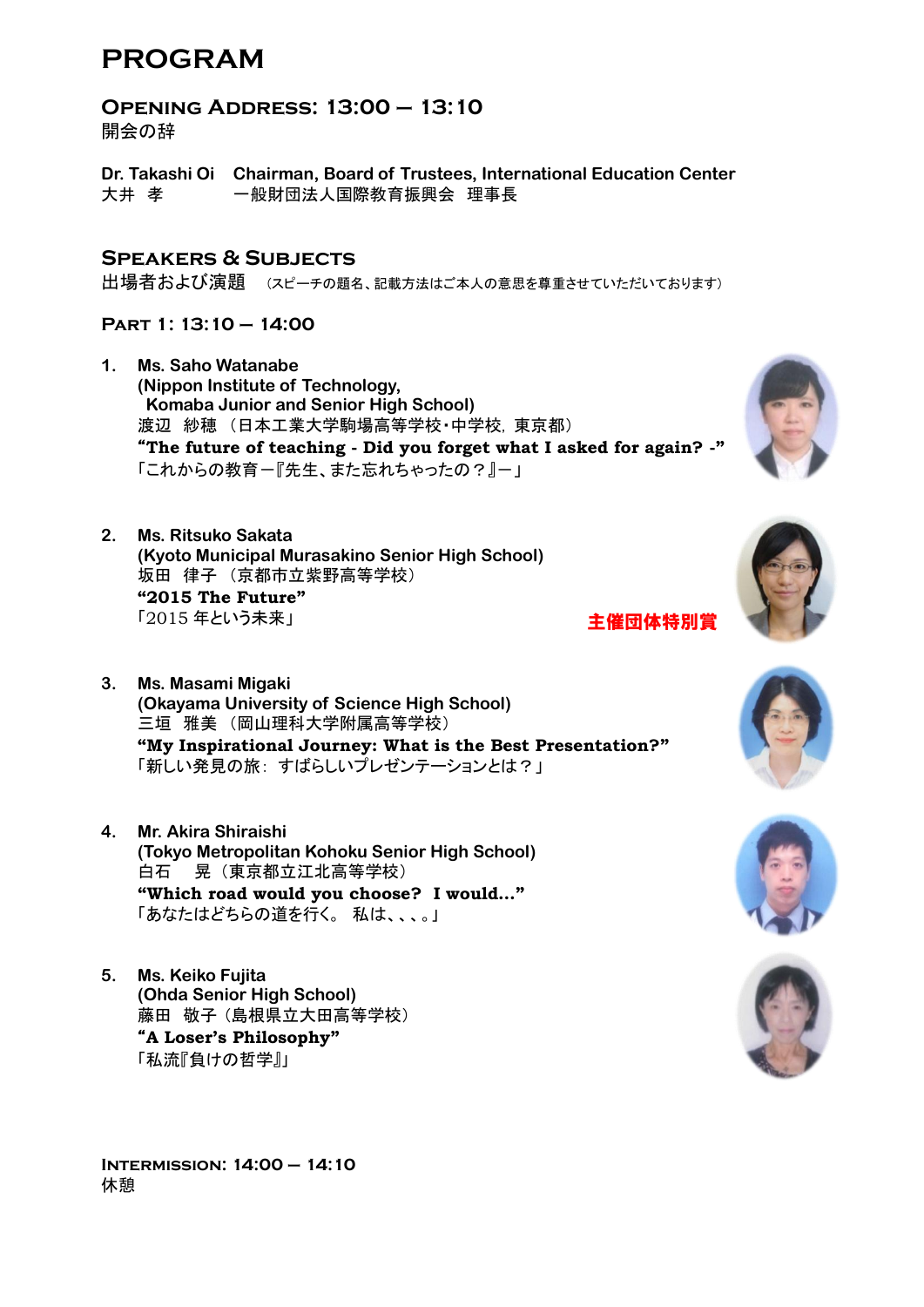#### **Part 2: 14:10 – 15:00**

- **6. Ms. Mitsuko Yagi (Keishin High School)** 八木 美津子 (啓新高等学校、福井県) "**All We Need is Love"** 「英語教育、その前に」
- **7. Ms. Mio Horio (Shiga Prefectural Maibara Senior High School)** 堀尾 美央 (滋賀県立米原高等学校) "**What Depression Taught Me"** 「うつを乗り越えて」
- **8. Ms. Keiko Kobata (Oita Prefectural Hiji Sogo High School)** 小畑 恵子 (大分県立日出総合高等学校) "**How do we learn?"** 「生きた言葉を学ぶには」
- **9. Ms. Kaori Koizumi (Makuhari Junior and Senior High School)** 小泉 香織 (渋谷教育学園幕張中学校・高等学校、千葉県) "**How can we "teach" the language that connects people?"** 「人を繋ぐ英語を育てる為に」 文部科学大臣賞
- **10. Mr. Jun-ichiro Kimura (Hokkaido Sapporo Intercultural and Technological High School)** 木村 純一郎 (北海道札幌国際情報高等学校) "**The Higher Calling "** 「悦びのカ」 日米協会会長賞

**Intermission: 15:00– 15:10** 休憩

**Lecture 15:10 -15:40**

**Dr. Takashi Oi "U.S. Supreme Court Ruling : the Case of Willie Francis"**

**Closing Ceremony: 15:45 – 16:10** 閉会式 **General Comments by Chairman of the Jury: Mr. Sadaaki Numata**

審査員長講評: 沼田貞昭

**Announcement of Contest Results: Mr. John Freeman** 審査結果発表: ジョン フリーマン

**Awarding of Prizes: Dr. Takashi Oi** 表彰 (文部科学大臣賞、主催団体特別賞、日米協会会長賞) **:** 大井孝

**Closing Address: Dr. Bruce Batten** |閉会の辞: ブルース バートン | インスコン | インスコン | インスコン | インスコン | (敬称略)